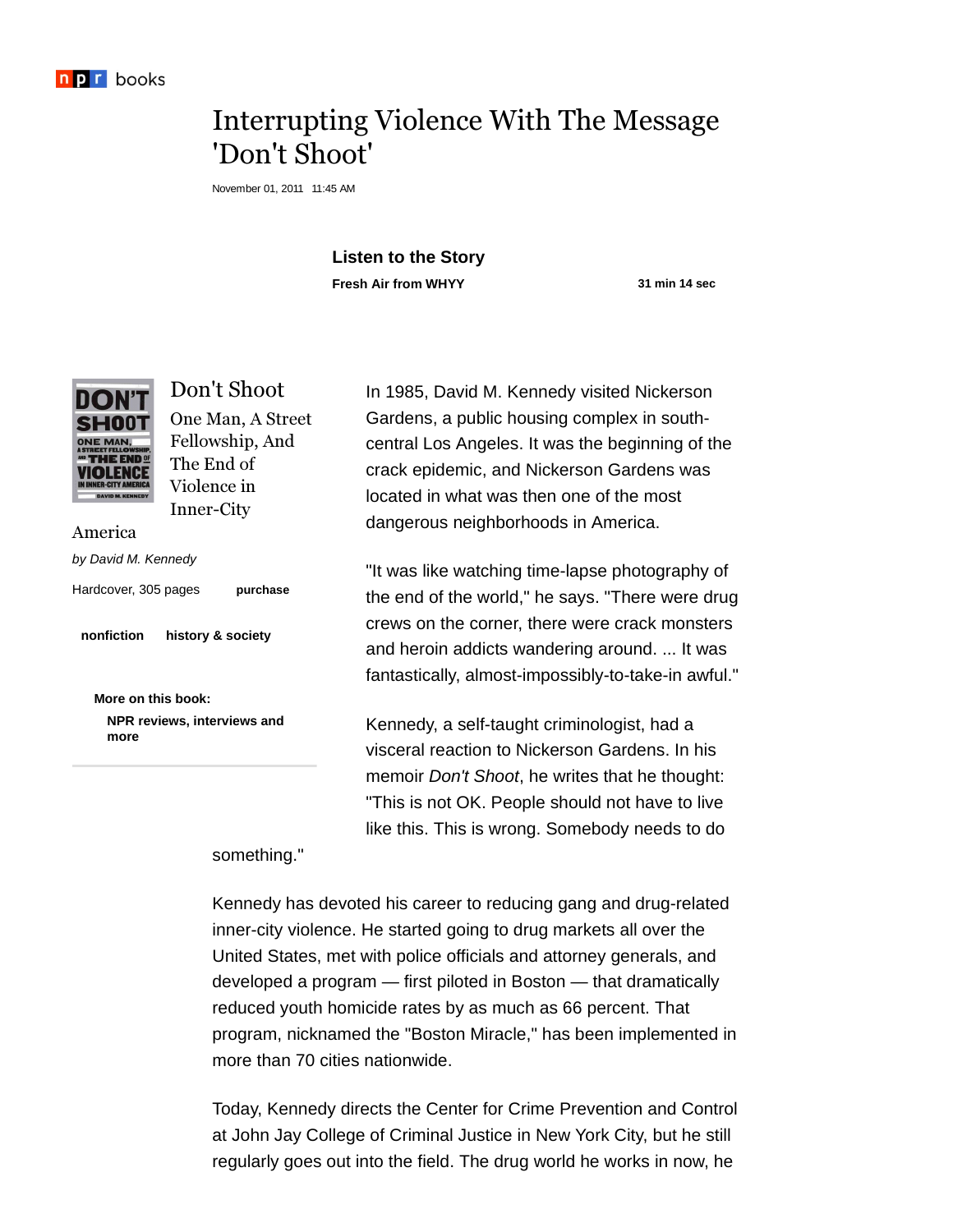says, is a little better than the one in which he worked in 1985 — but not by much.

"Still, it's almost inconceivably awful in almost all of its dimensions," he tells Fresh Air's Dave Davies. "And no one likes to say this stuff out loud, because it's impolitic, but the facts are the facts. You get this kind of drug activity and violence only in historically distressed, minority neighborhoods. And it is far worse in poor, distressed African-American neighborhoods."

Those neighborhoods are also more likely to be deadly for African-American men — and they're getting worse, says Kennedy, citing grim statistics: Between 2000 and 2007, the gun homicide rate for black men between the ages of 14-17 increased by 40 percent. The rate for men over the age of 25 increased by 27 percent. In some neighborhoods, 1 in 200 black men are murdered every year.

"This is where the worst open-air drug markets are all concentrated," he says. "And quite naturally, law enforcement pays an awful lot of attention to those neighborhoods. ... And the shorthand that you get from cops when you look at these communities is that they look at you and say, 'There is no community left.' "

But there are plenty of law-abiding residents in these neighborhoods that have been overtaken by drugs, says Kennedy. They outnumber the gang members and drug dealers by significant percentages.



Courtesy of David M. Kennedy

"What matters is that these offenders are in the communities in groups," he says. "They are in gangs, they are in drug crews, they are in chaotic groups. And those groups drive the action to a shocking degree."

In Cincinnati, for example, there are about 60 defined gang groups with about 1,500 members.

"[The people] representing less than half a percentage point of the city's population are associated with 75 percent of all of Cincinnati's killings," he says. "And no matter where you go,

that's the fact."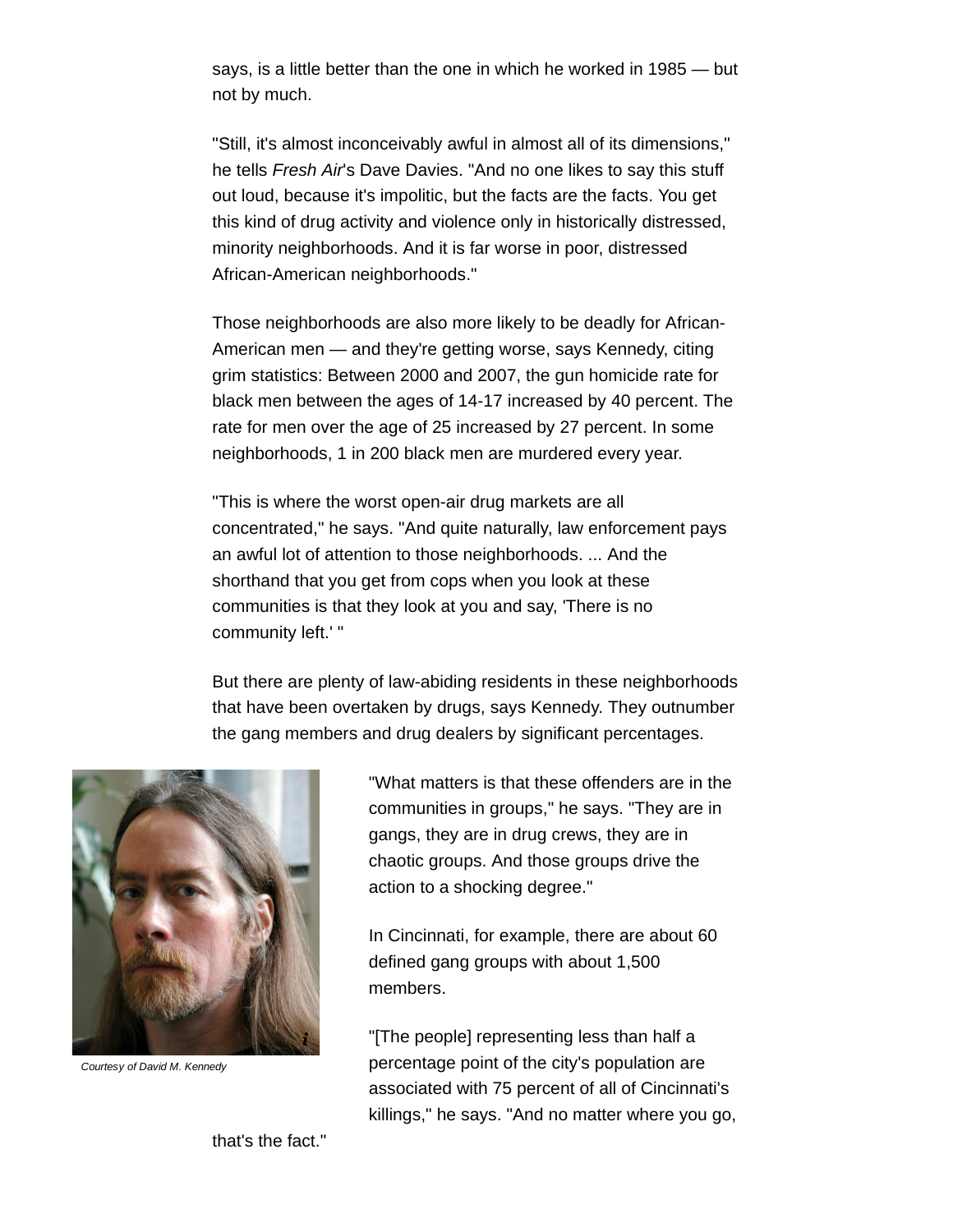The national homicide rate is now about 4 per 100,000, but the homicide rate for members of gangs and neighborhood turf groups is dramatically higher: as many as 3,000 per 100,000 a year.

"It is incredibly dangerous," says Kennedy. "If you talk to these guys, what they say is, 'I'm terrified ... I got shot ... My brother's dead ... I've been shot at ... And they are trying to shoot me ...' That [is] their everyday world."

Kennedy's homicide-reduction program, called Operation Ceasefire, brought gang members into meetings with community members they respected, social services representatives who could help them, and law enforcement officials who told them that they didn't want to make arrests — they wanted the gang members to stay alive, and that they planned to aggressively target people who retaliated. The interventions worked to reduce the homicide rates.

"In city after city, what we see is you may have to do it once or twice, but as soon as the streets believe that that's what's going to happen, they change," says Kennedy. "In the summer of 1996, just a few months after we implemented this, the streets had quieted down dramatically, and they kept getting better."

## More On Violence Intervention

Law



**'Safety Zone' Bans Meetings Of Alleged Gang Members**



Hidden World Of Girls **Ex-L.A. Gang Member Trades Streets For Family Life**





**A 'Recovering Skinhead' On Leaving Hatred Behind**

Author Interviews

Movie Interviews **Gang 'Interrupters' Fight Chicago's Cycle Of Violence**



Author Interviews

A variation of Operation Ceasefire was also implemented to shut down open-air drug markets. Instead of arresting drug dealers, the police officers and Kennedy set up meetings with drug dealers — and their mothers.

"We said, 'Your son is at a turning point. He could be arrested right this minute, but we don't want to do that. We understand how much that damages him and his community. There's going to be a meeting in a week. Please come with your son to the meeting,'" he says.

Nearly everybody came. In the meeting, the police reiterated what they had said in previous meetings with gang members: that they wanted the drug dealers to stay alive and out of jail. They also warned that the consequences of not shutting down the drug markets would be severe. In High Point, N.C., where the program